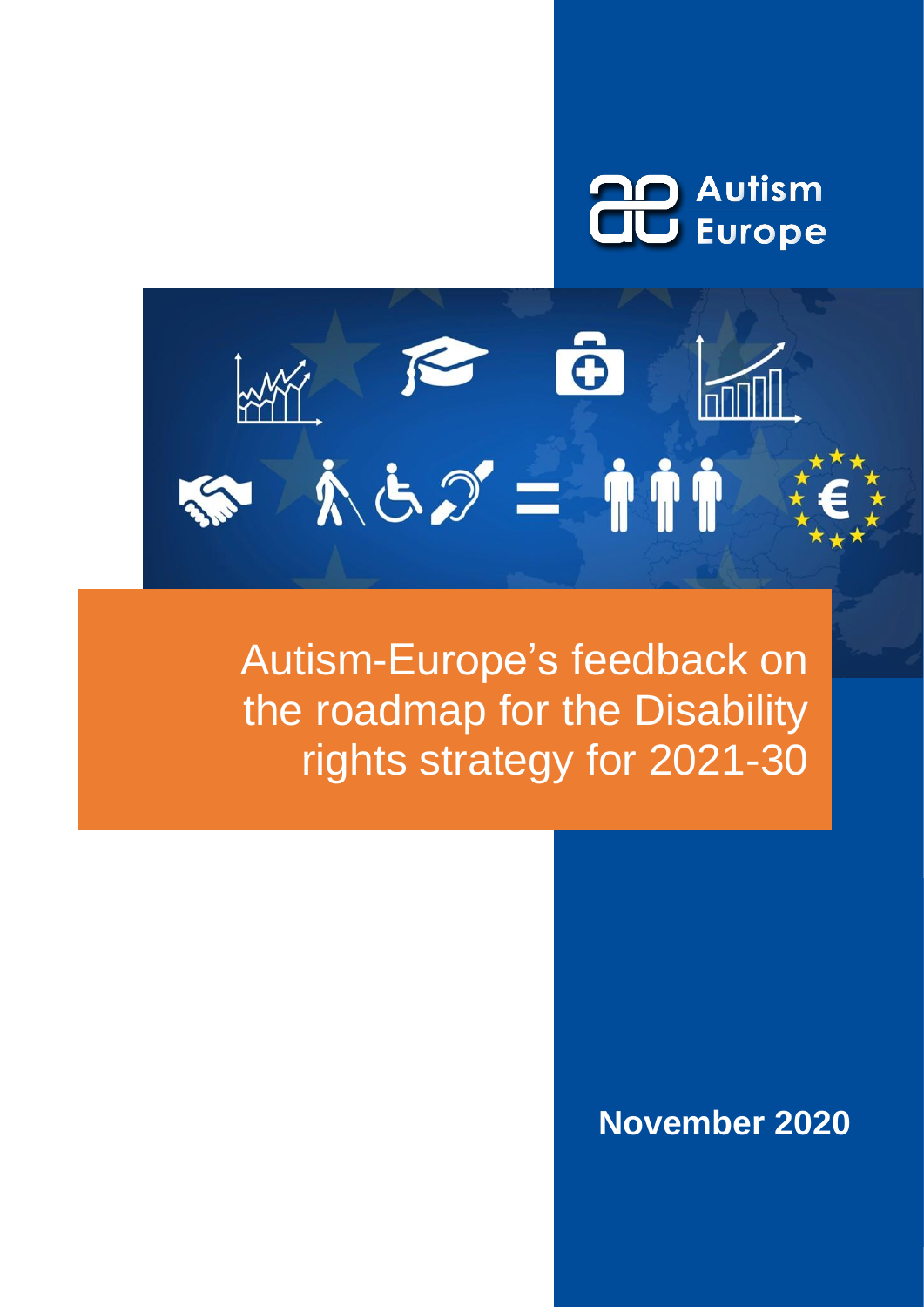# **Autism-Europe's feedback on the roadmap for the Disability rights strategy for 2021-30**

Autism-Europe aisbl is an international association whose main objective is to advance the rights of autistic people and their families and to help them improve their quality of life.

It ensures effective liaison among almost 90-member autism organisations from 40 European countries, including 26 Member States of the European Union, governments and European and international institutions.

According to prevalence studies, it is estimated that at least **5 million people are on the autism spectrum in the European Union**. Autism forms a 'spectrum', which means that each person will experience autism differently. There is no one size fits all solution to accommodate the needs of autistic people.

Across Europe, the basic needs of many autistic people are still not being met. Available data show that autistic people face **very high level of discrimination in all aspects of life**, from lack of access to education to high level of unemployment and lack of access to healthcare. It has been evidenced that autistic people die on average 16 years younger than the general population. A holistic approach and **some targeted actions are needed to tackle the many challenges they face in their everyday life and to allow them to fully exercise their rights as EU-citizens,** such as intra-EU mobility**.** 

Enabling people on the autism spectrum to live long and fulfilling lives as autonomously and independently as possible, requires a **change of mind-set in society to support their active participation and inclusion.** It also entails to **create and maintain the necessary community-based support services and to foster accessibility for autism across all sectors**.

Therefore, Autism-Europe calls for an **ambitious EU disability strategy beyond 2020** that leaves no one behind and **takes into account the diversity of disability, support and accessibility needs**. The EU has a leading role to play to facilitate the implementation of the UNCRPD across all EU member states, and beyond. We welcome the fact that the future European disability strategy will aim at supporting the full implementation of the convention at the EU-level and in the member states. To this end, disability rights should be adequately mainstreamed in other key policy instruments, such as the European Pillar of Social rights or the Child guarantee, Gender Equality Strategy, the Youth Guarantee **and all its funding schemes**. The EU should also take concrete action for the **adoption of a horizontal antidiscrimination directive** protecting people with disabilities from discrimination in all areas of life.

The strategy should **have a well-resourced monitoring mechanism**, with CPRD focal points in all EU institutions and agencies, and an **efficient coordination mechanism** within and between the institutions. In order to monitor progress clear benchmarks and indicators are necessary as well as **adequate data collection**, disaggregated by types of disabilities, gender and age. Persons with **disabilities and their representative organisations should be supported to meaningfully participate** in the implementation up to the evaluation of the strategy.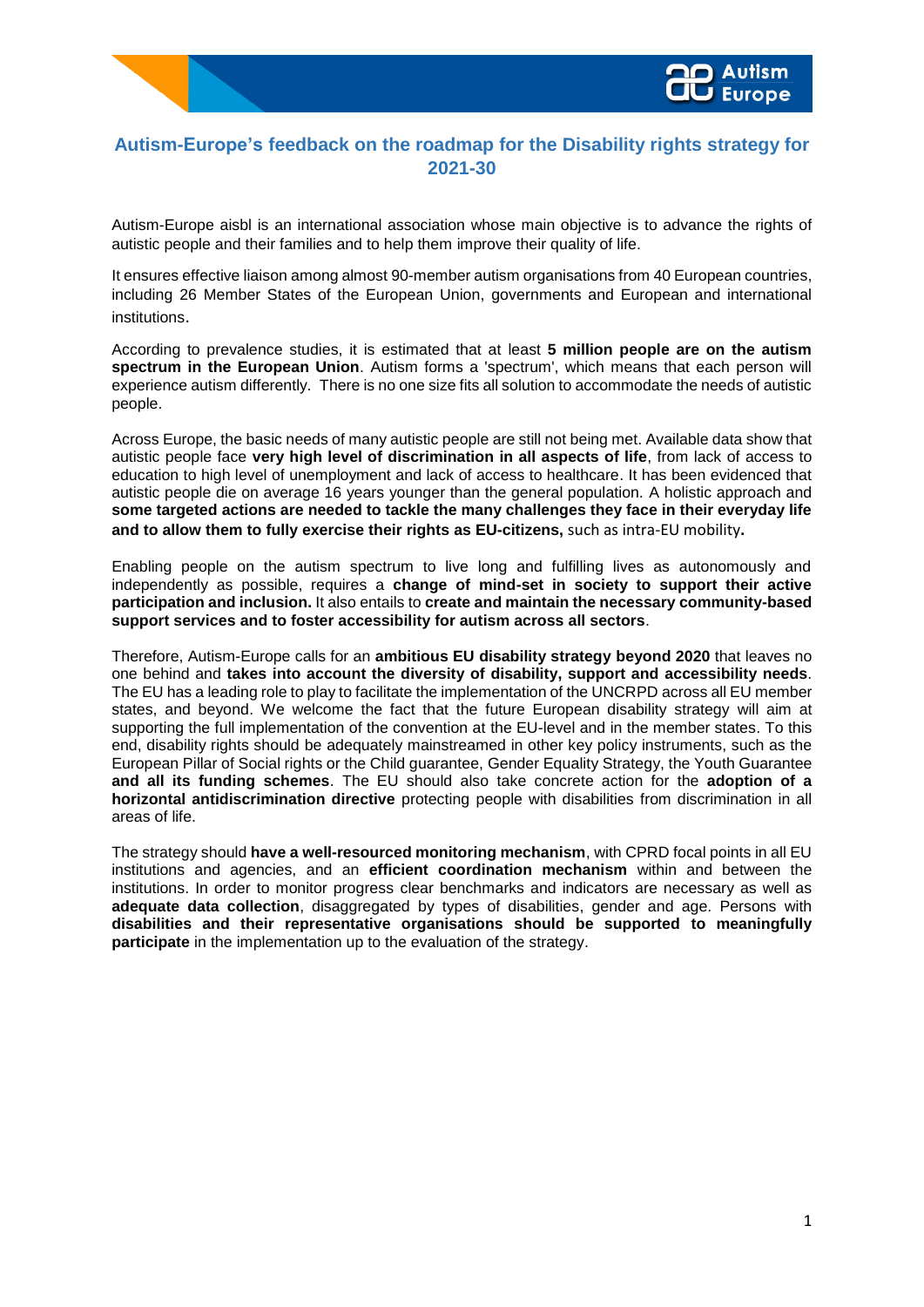

# **Specific areas of action to be considered**

# **Access to education**

Challenges faced by autistic people:

- Across the EU, a recent survey conducted by AE has shown that the level of support for autistic learners in inclusive education across all levels is limited, and if present often inadequate
- Lack of understanding of autistic learners' individual needs and what is adapted support and reasonable accommodation
- Lack of flexibility of education curriculum and infrastructure to use autistic learners' strengths
- Lack of vocational training opportunities and lifelong learning opportunities
- High level of school exclusion and drop-out

#### **Recommendations**

- **Monitor the access to education of autistic learners** and **collect data and statistic** across EU countries on their access to mainstream schools, to primary and secondary education, to vocational training and to employment.
- **Ensure access to individualised and specialised support in education** taking into consideration the evolving capacities of autistic learners to tackle the issue of early schoolleavers
- Promote the use of EU Funding Programmes including EaSI, Erasmus+, ESF+ and InvestEU to fund **the transition to fully inclusive education**, notably training of staff on teaching and communication strategies for autistic people;
- Promote inclusive education, while ensuring **access to individualised and specialised support for people requiring a higher level of support**, taking into consideration their evolving capabilities;
- Uphold commitment to 'make lifelong learning and mobility a reality' for all by **making relevant programmes, such as Erasmus+, accessible to autistic people**
- **Establish common standards on the qualification of support teachers and assistants** for autistic pupils and students
- Develop and **adopt guidelines on the prevention of abuse and bullying** against children on the autism spectrum in segregating and mainstream settings
- **Support transition** between the various education levels and employment
- **Support the adoption of common standards for educational staff** on the qualification of support teachers and assistants for autistic students and other types of disabilities;
- Support the development of guidelines on the prevention of **abuses and bullying;**
- Lead by example and improve the **inclusiveness of European schools**.

# **Access to employment**

Challenges faced by autistic people:

- Less than 10% of autistic people are in employment (mostly employed in low-paid jobs or in sheltered settings), this is significantly lower than the average employment rate of disabled people
- Most of autistic people with high support needs are not in education, employment and training and are not counted in statistics (i.e. live in institutions or in unsupported families)
- Unemployment also affects disproportionally autistic people with above-average level of general education as evidenced by research
- Lack of awareness of employers regarding the skills and potential of autistic people
- Lack of adequate provision of reasonable accommodation at work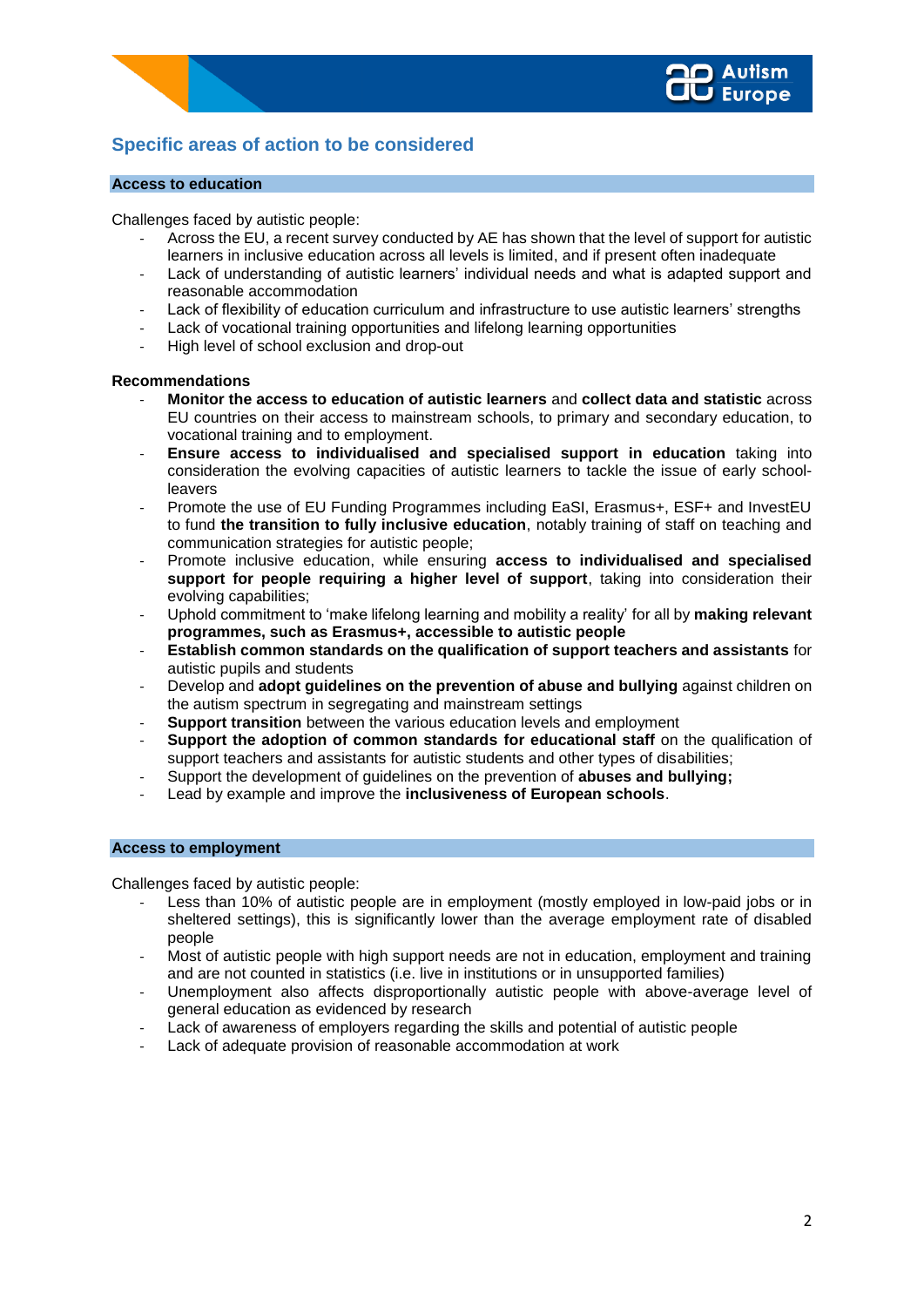# **Recommendations for actions**

- Adoption of clear **EU guidelines for the provision of reasonable accommodation for workers with disabilities**, covering all types of disability
- **Improve data collection on employment rate** of people with disabilities, including by types of disability and **set ambitious targets for the next period**
- Use the **European Social Fund Plus (ESF+) to foster inclusion of persons with disabilities**  in society and improve opportunities, including in the field of employment
- Harmonisation of disability assessment recognition to allow persons with disabilities to enjoy **freedom of movement** and work abroad on an equal footing with others
- **Support research, social investment and initiatives** to support inclusion at work of autistic people
- Ensuring that the **Youth Guarantee can properly support young persons with disabilities**.
- Lead by example and increase **work experience schemes for autistic adults in EU institutions**
- Support **awareness-raising of employers about the potential of autistic workers**
- Encourage member states to **address the issue of benefits trap**
- Workers with disabilities must be paid at least minimum wage
- Share **best practices** among member states.

# - **Accessibility**

Challenges faced by autistic people:

- Lack of awareness of the accessibility needs of autistic people
- Barriers to participation in community life due to a lack of "autism friendly environments" (including across schools, workplaces and public spaces, such as train stations, hospitals and airports).
- Accessibility needs of autistic people in relation to cognitive and/or social differences: including a need for routine/predictability, and sensory processing difficulties such as delayed or single channel processing (i.e. not being able to process all sensory input, such as hearing, seeing and feeling where their body is in space, simultaneously)
- Accessibility and support needs of autistic people in relation to common co-occurring mental health conditions: e.g. anxiety can escalate in new/unknown environments or situations, or when an unexpected event or sudden change occurs in the environment

#### **Recommendations for actions**

- An **ambitious transposition and implementation of the European Accessibility Act (EAA)**  in the member states
- **Complement the limited scope of the EAA** via other legislative instruments
- Accessibility requirements need to take into account access needs of autistic people
- Availability of documents in easy-to-read/understand or other alternative-augmentative formats.
- **Expand the scope of the EU disability card**
- Creation of an **EU Access Board**

# **Diagnosis and disability assessment**

Challenges faced by autistic people:

- Lack of adequate screening programmes for autism and long waiting times due to lack of resources of diagnostic services delaying access to necessary support
- Lack of harmonised diagnosis guidelines across the EU
- Lack of qualified professionals able to make screening and diagnosis
- Lack of mutual recognition of autism diagnosis across Europe, hindering freedom of movement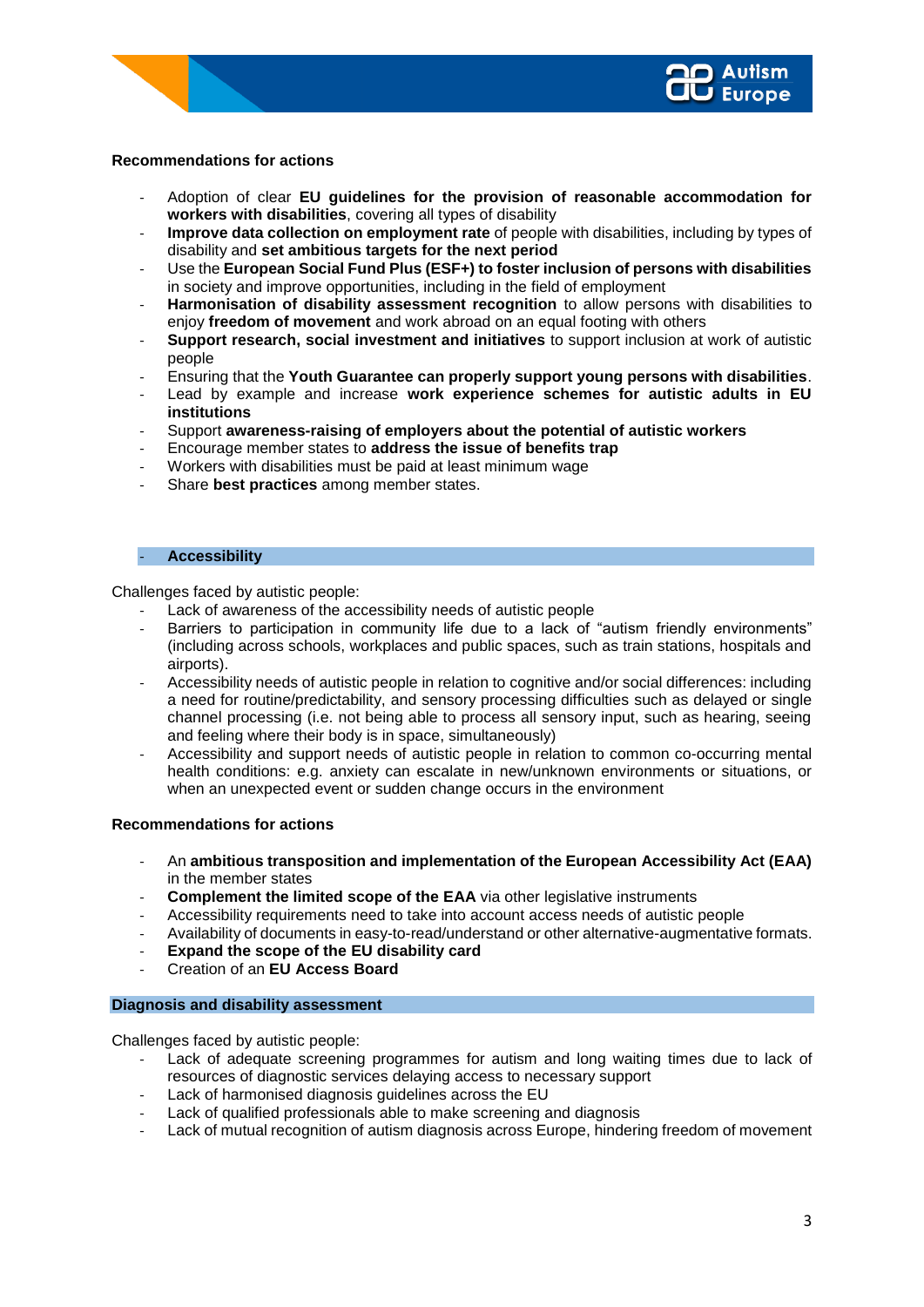## **Recommendations for actions**

- **Promote the adoption of common EU standards for screening, early detection, diagnosis and interventions for autism** across all EU Member States, based on the most successful models available.
- **Promote training of professionals at various levels** through the development of basic training and specialisation curricula
- **Tackle inequalities related to intra-EU mobility** by addressing issues related to **mutual recognition of disability status** that give access to the provision of disability entitlement, reasonable accommodation support and services tailored to individual needs, education and habilitation programmes.

#### **Access to habilitation and healthcare**

Challenges faced by autistic people:

- Lack of availability of evidence-based interventions to support inclusion
- Ineffective (and sometimes potentially harmful) interventions for autism are available in certain EU Member States
- Issues related to the inadequate use of drugs for children and adults on the autism spectrum
- General health care needs of autistic people (both physical and mental) are not satisfactorily met

# **Recommendations for actions at the EU-level:**

- Support the development of **EU guidelines on (early) evidence-based, rights-based interventions for autism**, based on existing guidelines at national and international levels to be followed by member states
- Promote the **availability and affordability of early intervention services**
- Foster **access to adequate assistive technology**
- Promote the inclusion of **compulsory training** on specific and evidence-based habilitation strategies for autism, as well as on ethical issues in the curricula of all the habilitation professionals
- Foster **accessibility and reasonable accommodation of healthcare services** (including somatic health, mental health, dental care, emergency and preventive services)
- Promote **training in autism and accessible communication in the curricula of all healthcare professionals** and other relevant staff

#### **Access to individualised support in the community**

Challenges faced by autistic people:

- Lack of access to individualised support focusing on positive outcomes
- Poor availability of affordable, flexible, quality and comprehensive community-based services (in line with [European guidelines\)](https://deinstitutionalisation.com/eeg-publications/) leading to institutionalisation
- Lack of inclusion and support for autonomy and self-determination
- Insufficient support at transitional stages of life, e.g. for the transition from education to employment and/or meaningful activities in the adult age
- Ageing and autism insufficient support for adults, including elder people

#### **Recommendations for actions at the EU-level:**

- Ensure that **EU funds are not invested in the construction or refurbishment of institutional care settings**
- EU funds to be **dedicated to the transition towards community-based care ensuring selfdetermination and social inclusion of autistic people** and their families – and ensure proper monitoring
- Support the development of **services to support transition**
- Support the adoption of **quality assessment systems** for support services which are **centred on outcomes in terms of inclusion, employment, participation and quality of life**
- Development of a quality binding system, which complies with article 19 if the UN CRPD, in order to prevent Member States from using freedom of movement of persons, goods and services to undermine the right of persons with autism to live in their community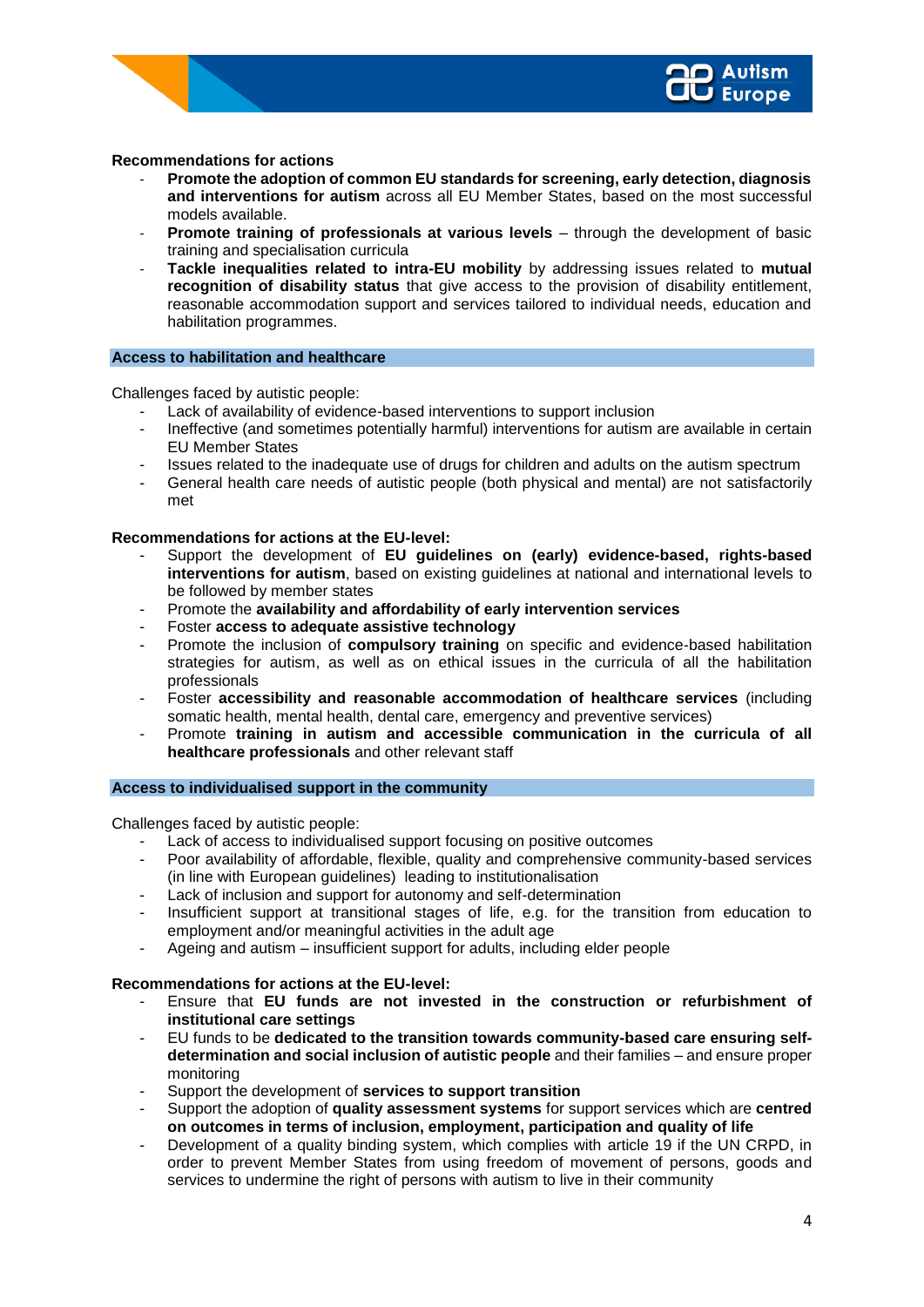# **Support for families**

Challenges faced by autistic people and their families:

- Poor availability of affordable, flexible, quality, comprehensive community-based services to support parents and siblings
- Insufficient information and training for families
- Reported cases of parents being falsely accused of abuse or neglect, instead of being provided with support, due to social workers' lack of knowledge and understanding of autism

#### **Recommendations for actions:**

- Promote adequate **support in the community and assistance** so that families can raise their children at home and prevent institutionalisation;
- Families of autistic children to receive **adequate information about the disability entitlements and support available,**
- Promote the **availability of evidence-based and rights-based trainings** that are context sensitive - for parents and other relatives to foster a positive approach to autism.
- **Train social and welfare services** about autism so that families receive adequate support
- **Adopt a European initiative on long-term care** that is compliant with the UNCRPD and promote evidence-based recommendations for the development of long-term care and support services across the EU and the key quality principles to be ensured;
- Promote **the recognition of the status and rights of family carers**

# **Enhance and safeguard legal capacity and access to justice**

Challenges faced by autistic people:

- Most of current European legislations are not in line with the principle of respect of the legal capacity of autistic people which hinders access to a series of rights: right to vote, to sign contracts, etc.
- Lack of accessibility of the justice system

#### **Recommendations for actions:**

- Promote a **reform of the guardianship system to allow the exercise of legal capacity by autistic people**, giving them access to supported decision-making systems and ensuring that adequate safeguards are in place
- Ensure the **right to vote for all EU-citizens with disabilities**
- Promote adoption of **appropriate procedural accommodations needed at all stages of judicial proceedings** to ensure effective participation of people on the autism spectrum, including meaningful and accessible communication, information, support and access to victims' support services;
- Promote **systematic training for professionals working in the field of justice administration**, including prison officers and policemen, about autism as well as the alternative/augmentative communication modes used by autistic people and on the CRPD rights-based approach;
- **Ban coercive treatment** in mental health care and psychiatry depriving autistic people of their rights.

#### **Support awareness-raising and understanding**

Challenges faced by autistic people:

- Continued need to fight stigmatization and prejudices in all spheres of society (amongst the general public, decision-makers, in the media, etc.).

#### **Recommendations for actions:**

- Celebrate World Autism Awareness Day (2 April) at the EU level every year and encourage Member States to do the same in a co-ordinated way